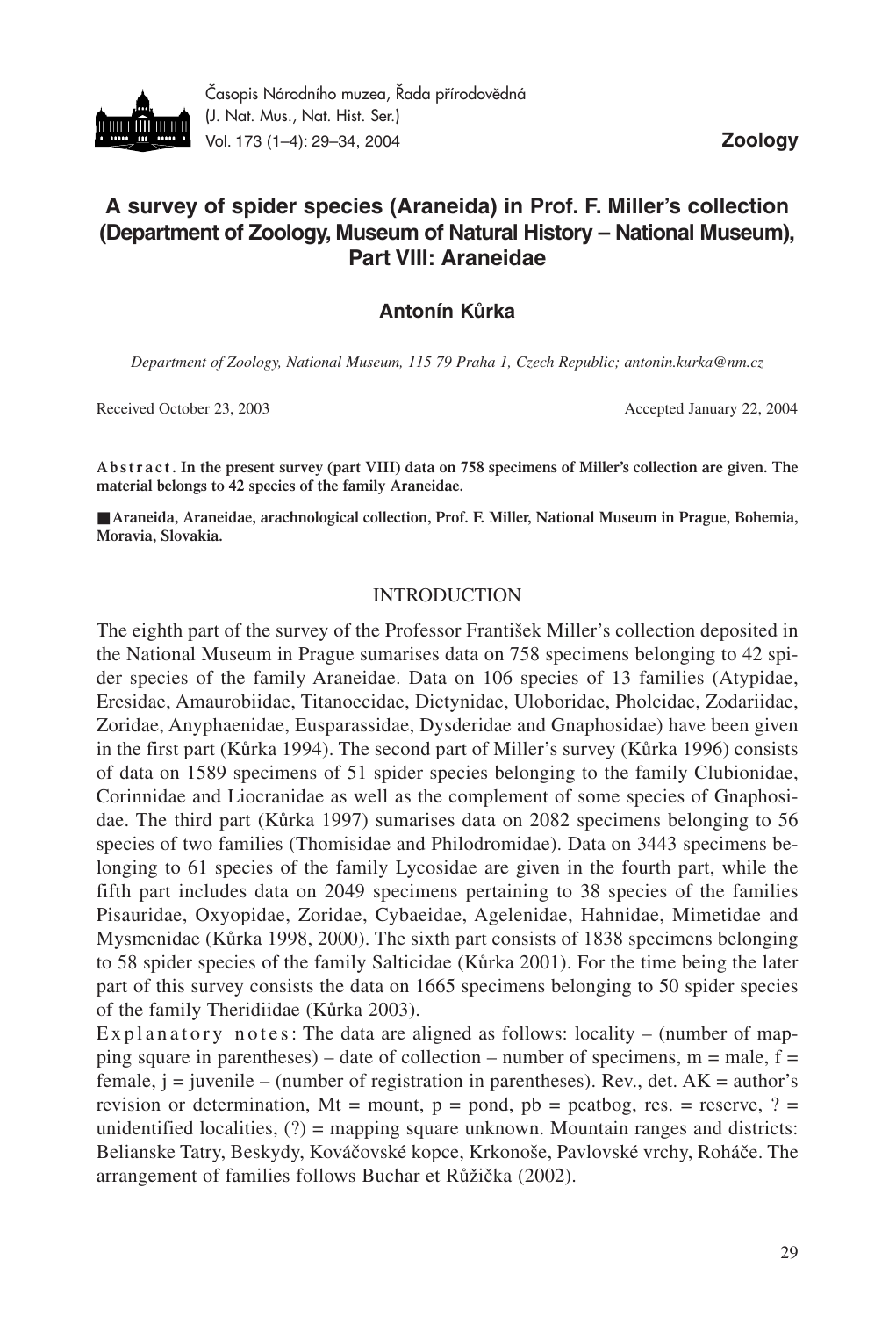# SYSTEMATIC LIST

### Family: Araneidae

### *Aculepeira ceropegia* (Walckenaer, 1802) (P6A–776)

Bohemia: Lužná (5848) 5. 6. 1938 1m (/1). Moravia: Blansko (6665) 20. 5. 1974 1j (/2); Mohelno (6863) 3m 7j (/3). Slovakia: Roháče 1f (/4).

# *Agalenatea redii* (SCOPOLI, 1763) (P6A–776)

Moravia: Brno (6765–6865) 1f (/5); Čejč (7067) 25. 4. 1968 1f (/6), V. 1950 1f (/7); Mohelno (6863) 10. 6. 1f (/8), 1m 1f (/9); Pavlovské vrchy (7165–7166) 1. 5. 1966 1m (/10); Pouzdřany (7065) 2m (/11). Slovakia: Domica (7578) 10. 5. 1f (/91); Kováčovské kopce (8178) 20f (/12); Plešivec (7488) 1m (/141); Štúrovo (8178–8278) 10. 6. 1956 1f (/13), 1f (/14), 4m (/15). ?: Čenkov 20. 5. 1956 1m 1f (/16); Kostel. 16. 1. 1932 2m 5f 1j (/142).

#### *Araneus alsine* (WALCKENAER, 1802) (P6A–776)

Bohemia: Jindřichův Hradec (6855–6856) 15. 8. 1971 2f (/17); Pernek (7249–7250) 2m (/18). Moravia: Brno, dam (6765) 25. 9. 1964 1f (/19); Horní Domaslavice (6276–6376) 10. 7. 1m (/21). Slovakia: Domica (7578) 1m (/21). ?: Nový Dvůr 1m (/22).

#### *Araneus angulatus* CLERCK, 1757 (P6A–776)

Bohemia: Bělčice (near Blatná) (6549) VII. 1940 2f (/23); Třeboň (6954) VI. 1960 1j (/24). Moravia: Náměšť (?) VIII. 1965 1f (/26); Mohelno (6863) 1940 1m (/25). Slovakia: Banská Štiavnica (7579) VI. 1956 1m 1f 2j (/27); Kriváň (?) 4f (/28); Štúrovo (8178–8278) 1m (/29). ?: Babice 15. 7. 1960 1f (/30).

# *Araneus circe* (AUDOUIN, 1826) (P6A–776)

?: Tisová 1f (/140).

#### *Araneus diadematus* CLERCK, 1757 (P6A–776)

Bohemia: Rakovník (5848–5948) 8f (/32). Moravia: Bobrava (valley) (6865) 1f (/31); Brno (6765–6865) 30. 9. 1971 1f (/33), 1m (/34); Devět skal (Mt) (6362) 20. 8. 1930 2m 3f 2j (/35), 1f (/36). Slovakia: Banská Štiavnica, Červená Studňa (7579) 27. 7. 1m 1f (/37). ?: Hevíz 20. 8. 1958 3f (/38).

#### *Araneus marmoreus* CLERCK, 1757 (P6A–776)

Bohemia: Bělčice (near Blatná) (6549) VII. 1940 1f (/39); Libořezy (6955) 15. 8. 1f (/40). Moravia: Beskydy 9. – 18. 8. 1952 2f (/42); Lednice (7266) 15. 8. 1952 2f (/42); Vranovice n. Svr. (7065) 2. 8. 1961 1m (/43). ?: Hevíz 2. 8. 1958 2f (/44); Nová Pláň 16. 9. 1952 1j (/45); Rašelinné jezero 1. 7. 1946 1f (/46); Rudolec 28. 7. 1961 1m (/146).

#### *Araneus nordmanni* (THORELL, 1870) (P6A–776)

Bohemia: Špičák (6845) IX. 1900 1f (/47).

#### *Araneus quadratus* CLERCK, 1757 (P6A–776)

Bohemia: Jindřichův Hradec (6855–6856) VII. 1972 1m (/48); Horní Dvořiště (7352) 20. 7. 1f (/49); Pernek (7249–7250) 30. 6. 1956 1m (/50); Polště (6855) 18. 5. 2f (/145); Soběslav (6754) 1m (/111). Moravia: Beskydy 9. – 18. 8. 1952 1m 3j (/51). Slovakia: Domica: (7578) 1m 1f (/52). ?: Čenkov VIII. 1956 1m (/53).

# *Araneus saevus* (L. KOCH, 1872) (P6A–776)

Slovakia: Čierny Balog (7283–7284) 24. 7. 1957 1f (/54).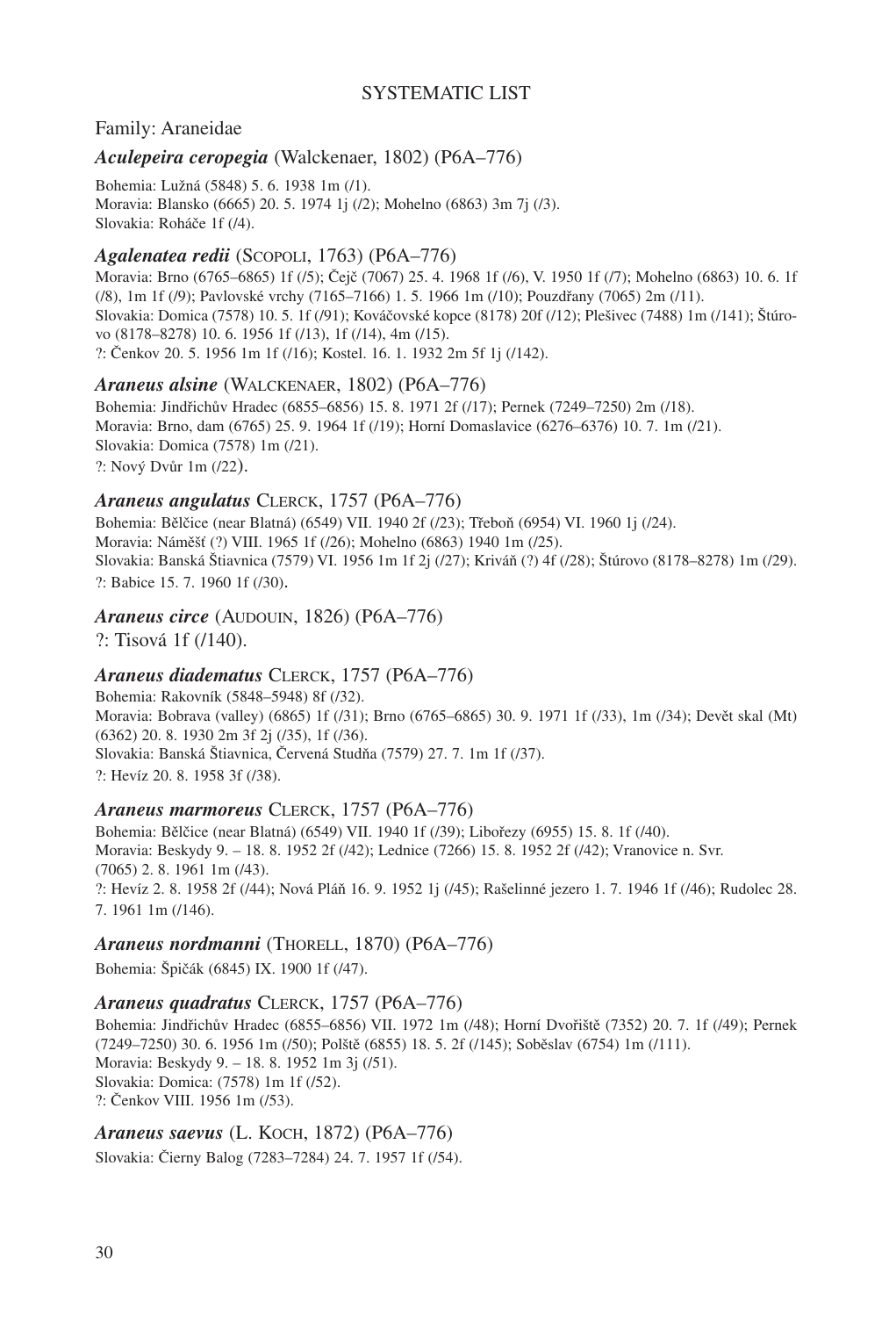# *Araneus sturmi* (HAHN, 1831) (P6A–776)

Bohemia: Hlavenec (?) VI. 1960 1m (/55); Lužná (5848) 5. 6. 1938 1m (/56); Mláka (6955) 1m (/101). Moravia: Čebínka (6765) 1m 1f (/57); Křtiny (6766) 19. 6. 1974 1m 2j (/58); Mohelno (6863) 10. 6. 2m 2f (/59); Říčky (6764) 5. 6. 2m (/60); Vranovice (7065) V. 1951 1m (61); Žebětín (6765–6765) 10. 6. 1973 1m (/63); Lednice (7266) 10. 7. 1f (/143).

Slovakia: Devínska Kobyla (Mt) (7867) 10. 6. 1m (/64); Žarnovica (?) V. 1957 3m 2f (/62).

### *Araneus triguttatus* (FABRICIUS, 1775) (P6A–776)

Moravia: Mohelno (6863) 1m 1f (/65); Pouzdřany (7065) 11. 4. 1959 1f (/66). Slovakia: Banská Štiavnica (7579) 1956 1m 1f (/68); Plešivec (7488) 7. 5. 1m (/69); Tesáre (7474) 11. 5. 1f (/70); Žarnovica (?) 1f (/67).

### *Araniella alpica* (L. KOCH, 1869) (P6A–777)

Moravia: Horní Domaslavice (6276–6376) 20. 7. 1f (/1); Ostrava (?) 15. 5. 1f (/2). Slovakia: Banská Štiavnica, Poniky (7579) 29. 5. 1m 2m (/5); Belianske Tatry (6787) 2f (/3); Muráň (Mt) (7286) 26. 7. 2f (/4); Snina (7098–7099) 1m (/6); Žarnovica (?) V. 1957 1m 3f (/7). ?: Rudolec 28. 7. 1961 2m 2f (/8); Teplý potok 1m (/9).

### *Araniella displicata* (HENTZ, 1847) (P6A–777)

Moravia: Mohelno (6863) 10. 6. 1f (/10); Ořechov (6865) 1. 6. 1f (/11).

### *Araniella cucurbitina* (CLERCK, 1757) (P6A–777)

Bohemia: Nový Bydžov (5758) 1f lg. Drahokoupil (/12). Moravia: Beskydy (?) 9.–18.8.1952 2f (/13); Ketkovice ((6863) 10. 6. 1m (/14); Mohelno (6863) 1. 6. 1958 1m (/15); Pouzdřany (7065) 1f (/16), 18. 5. 1952 1m (/28); Rejvíz (5769) 10. 7. 1f (/17). Slovakia: Belianske Tatry (6787) 1f (/18); Štúrovo (8178–8278) 25. 5. 1956 1f (/19).

#### *Araniella opisthographa* (KULCZYŃSKI, 1905) (P6A–777) (All specimen rev. AK)

Moravia: Lednice (7266) 20. 5. 1m (/20); Pavlovské vrchy (7165–7166) 1m (/21); Pouzdřany (7065) 18. 5. 1952 6m (/22), 20. 5. 1m (/23).

Slovakia: Banská Štiavnica (7579) 1m 2f (/24); Bzovík (?) 20. 5. 2m (/25); Sitno (7579) VII. 1954 1m 2f (/26). ?: Rudolec 28. 7. 1961 2m (/27).

#### *Argiope bruennichi* (SCOPOLI, 1772) (P6A–778)

Moravia: Lednice (7266) 10. 7. 1m (/1). Slovakia: Malacky (7568) 12. 8. 1970 3f (/2); Silická Brezová (7488) 1m (/3); Zobor (Mt) (7674) 25. 8. 1963 2f (/4); Zohor (7667) 1. 8. 1950 1f (/5).

# *Argiope lobata* (PALLAS, 1772) (P6A–778)

Slovakia: Chotín (8175) 27. 7. 1960 1f lg. Š. Vaško (/6).

### *Cercidia prominens* (WESTRING, 1851) (P6A–779)

Moravia: Čebínka (6765) 1f (/1); Lednice (7266) 1. 6. 1f (/2); Žebětín (6764–6765) 1j (/5). Slovakia: Ardovo (7488) 7. 5. 1960 1j (/4); Štúrovo (8178–8278) 10. 6. 1956 1f 1j (/3).

#### *Cyclosa conica* ((PALLAS, 1772) (P6A–780)

Bohemia: Holičky (6954) 17. 5. 1f (/1); Mláka (6955) 3j (/2). Moravia: Brno (6765–6865) 1m (/3); Doubravník (6564) 20. 6. 1f (/4); Kuničky (6566) 10. 6. 1974 1m (/5); Mohelno (6863) VIII. 1941 1f (/6); Říčky (6764) 7. 6. 1952 1m (/7). Slovakia: Ardovo (7488) 7. 5. 1960 1f (/8); Beluja (7780–7880) 12. 5. 1m (/9); Štúrovo (8178–8278) 10. 6. 1956 1m (/10), 20. 5. 1955 1m (/3); Vinica (7870) V. 1957 1m 4f 1j (/11). ?: Nejdek VI. 1963 3m (/12).

#### *Cyclosa oculata* (WALCKENAER, 1802) (P6A–780)

Bohemia: Kvilda (6947) 1j (/13).

#### *Gibbaranea bituberculata* (WALCKENAER, 1802) (P6A–776)

Moravia: Čebínka (6765) 1m 3f (/71); Doubravník (6564) 20. 6. 1f (/147); Horní Domaslavice (6276–6376) 10. 7. 1f (/72); Mohelno (6863) 20. 6. 1f (/73); Osová Bítýška (6663) VI.–IX. 1951 2f (/74); Pavlovské vrchy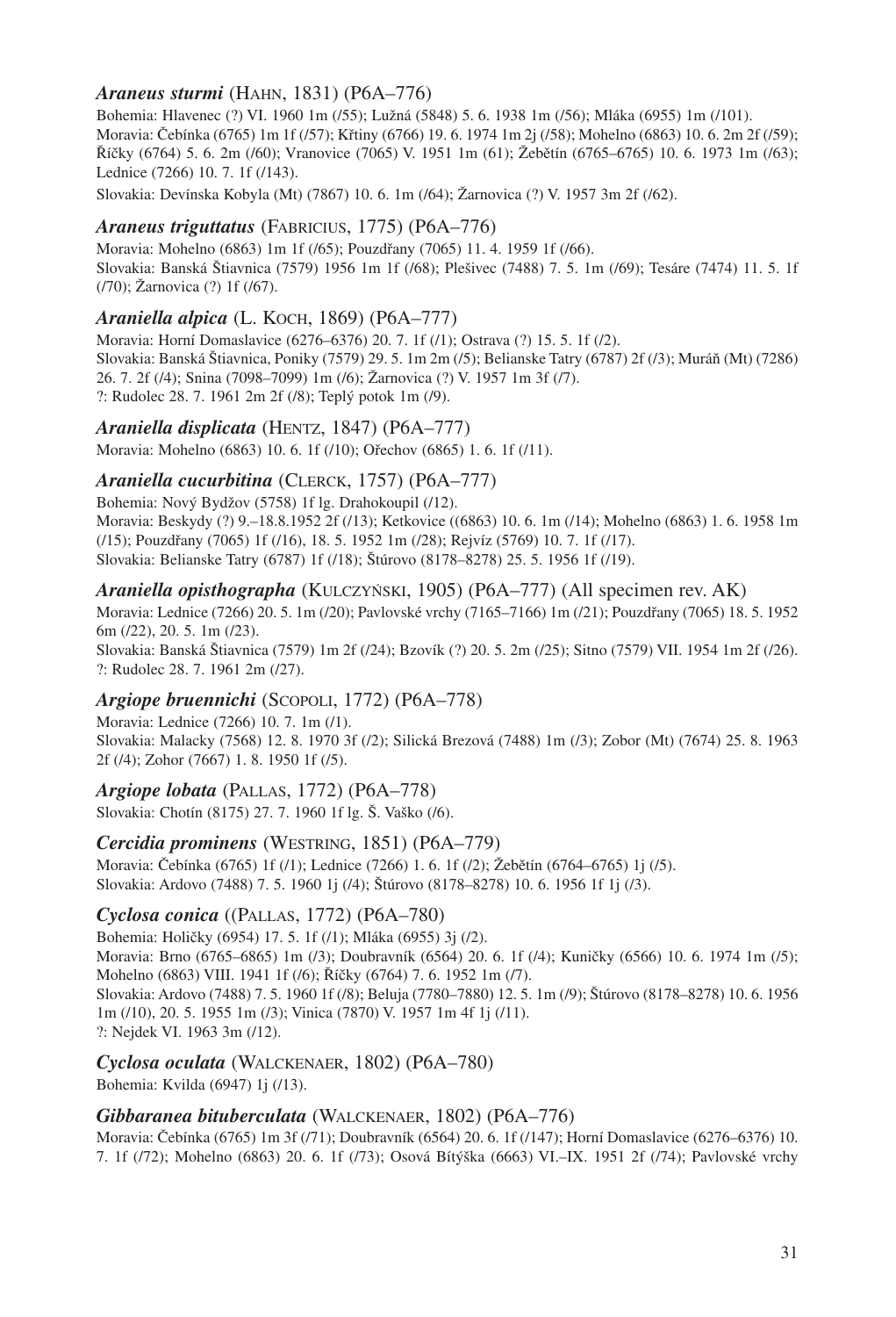(7165–7166) 1. 5. 1956 3f 1j (/75), 19. 5. 3m 1f (/76), 1m (/77), 1m (/78), 1. 6. 1m (/79); Pouzdřany (7065) 1. 5. 1f (/80), 5m 5f (/81), 1m 9f (/82).

Slovakia: Domica (7578) 10. 5. 1m (/83); Kováčovské kopce (8178) 4m 9f (/84); Lučenec (7683) 1. 6. 1949 1f (/85); Rozsutec (6880) 2m 2f (/86); Štúrovo (8178–8278) 10. 6. 1956 1m 2f (/87), V. 1955 3f (/88), 6f (/89); Zádiel (7391) 25. 5. 1956 3m 5f (/90).

### *Gibbaranea gibbosa* (WALCKENAER, 1802) (P6A–776)

Moravia: Němčice (?) 1m (/92). Slovakia: Kováčovské kopce (8178) 1f det.AK (/93); Štúrovo (8178–8278) 3f (/94); Zobor (Mt) (7674) 18. 5. 1f (/95).

### *Gibbaranea omoeda* (THORELL, 1870) (P6A–776)

Bohemia: Kletná (Orlické hory Mts) (?) 1m (/96). Moravia: Jeseník (5769) 2m (/97); Kuničky (6566) 1m (/98). Slovakia: Bzovík (?) 20. 5. 1f (/99); Žarnovica (?) V. 1957 3m 11f (/100).

### *Hypsosinga albovittata* (WESTRING, 1851) (P6A–783)

Moravia: Doubravník (6564) 20. 6. 2m 2f (/1); Hády (6766) 12. 6. 1m (/2); Mohelno (6863) 20. 6. 1961 1m 5f (/3), 20. 5. 1m (/4), 10. 6. 3m 2f (/5); Pouzdřany (7065) 8. 5. 2m (/36). ?: Čenkov: 25. 5. 1956 1f (/6).

# *Hypsosinga heri* (HAHN, 1831) (P6A–783)

Bohemia: Dráchov (6754) 15. 5. 1m (/7); Jindřichův Hradec (6855–6856) VI. 1976 1m (/8); Nový Bydžov (5758) 1m 1f (/9). Slovakia: Čalovo (8172) 10. 5. 1960 6m 1f 4j (/10).

?: N. rybník 2. 6. 3f (/11); Pilát. tůň 30. 5. 1m 1f (/12).

### *Hypsosinga pygmaea* (SUNDEVALL, 1831) (P6A–783)

Bohemia: Dráchov (6754) 14 f (/13), 3f (/14). Moravia: Lednice (7266) 18. 5. 3f (/15). Slovakia: Devínska Kobyla (Mt) (7867) 5. 6. 1955 1f (/16); Sobotište near Myjava (7270) 28. 7. 1954 1f (/17).

# *Hypsosinga sanguinea* (C. L. KOCH, 1844) (P6A–783)

Moravia: Bobrava (valley) (6865) 4. 5. 1m (/18); Čebínka (6765) 20. 5. 1f (/19); Doubravník (6564) 20. 6. 1m 2f (/20); Hády (6766) 18. 5. 1957 1m 1f (/21), 10. 6. 1972 1m 1f (/22) 30. 4. 1f (/23), 2m 1f (/24); Hlína (6864) 10. 6. 1970 1m 1f (/25); Horní Domaslavice (6276–6376) 16. 7. 1f (/26); Mohelno (6863) 20. 6. 2f (/27), 1. 6. 1958 1m (/36); Ořechov (6865) 1. 6. 1f (/37); Ostrovačice (6764) 15. 5. 1m (/28); Pavlovské vrchy (7165–7166) 6. 6. 3f (/29); Pouzdřany (7065) 8. 5. 1m 1f (/30), 25. 5. 3m 5f (/31), 8. 6. 2f (/32), 10. 6. 1f (/33); Žebětín (6764–6765) 10. 6. 1973 1m (/34).

Slovakia: Štúrovo (8178–8278) 10. 6. 1956 2m 1f (/35).

# *Larinioides folium* (SCHRANK, 1803) (P6A–776)

Bohemia: Hatín (6855) 17. 8. 1975 1m 5f 2j (/102); Polště (6855) 18. 5. 3f (/110); Rakovník (5848–5948) 5f (/103); Soběslav (6754) 1f rev. AK (/104).

Moravia: Osová Bítýška (6663) 9. 8. 1953 1m 2f (/105), VII. 1951 3f rev. AK (/106).

Slovakia: Kováčovské kopce (8178) 25m 7f rev. AK (/107); Nitra (7674–7774) 20. 5. 1m rev. AK (/108); Štúrovo (8178–8278) 1f rev. AK (/109).

# *Larinioides ixobolus* (THORELL, 1873) (P6A–776)

Bohemia: Nový Bydžov (5758) 1m (/112); Poděbrady (5856) VI. 1942 1m (/113), 1935 1m 1f lg. E. Nový (/114); IX. 1943 1m (/115). Moravia: Brno, Komárov (6865) 14. 3. 1955 1f (/116); Svitavy (6264) 10. 6. 1956 1m 1j (/117); Čejč (7067) V. 1950 2f 1j rev. AK (/129). Slovakia: Bratislava (7868) 10. 7. 1955 1f (/118). ?: Hevíz 20. 8. 2f (/119).

#### *Larinioides patagiatus* (CLERCK, 1757) (P6A–776)

Moravia: Lednice (7266) 12. 10. 1952 2m 2f (/120), 10. 4. 1961 2f (/121), VIII. 1972 1f (/122), 18. 5. 1m (/123);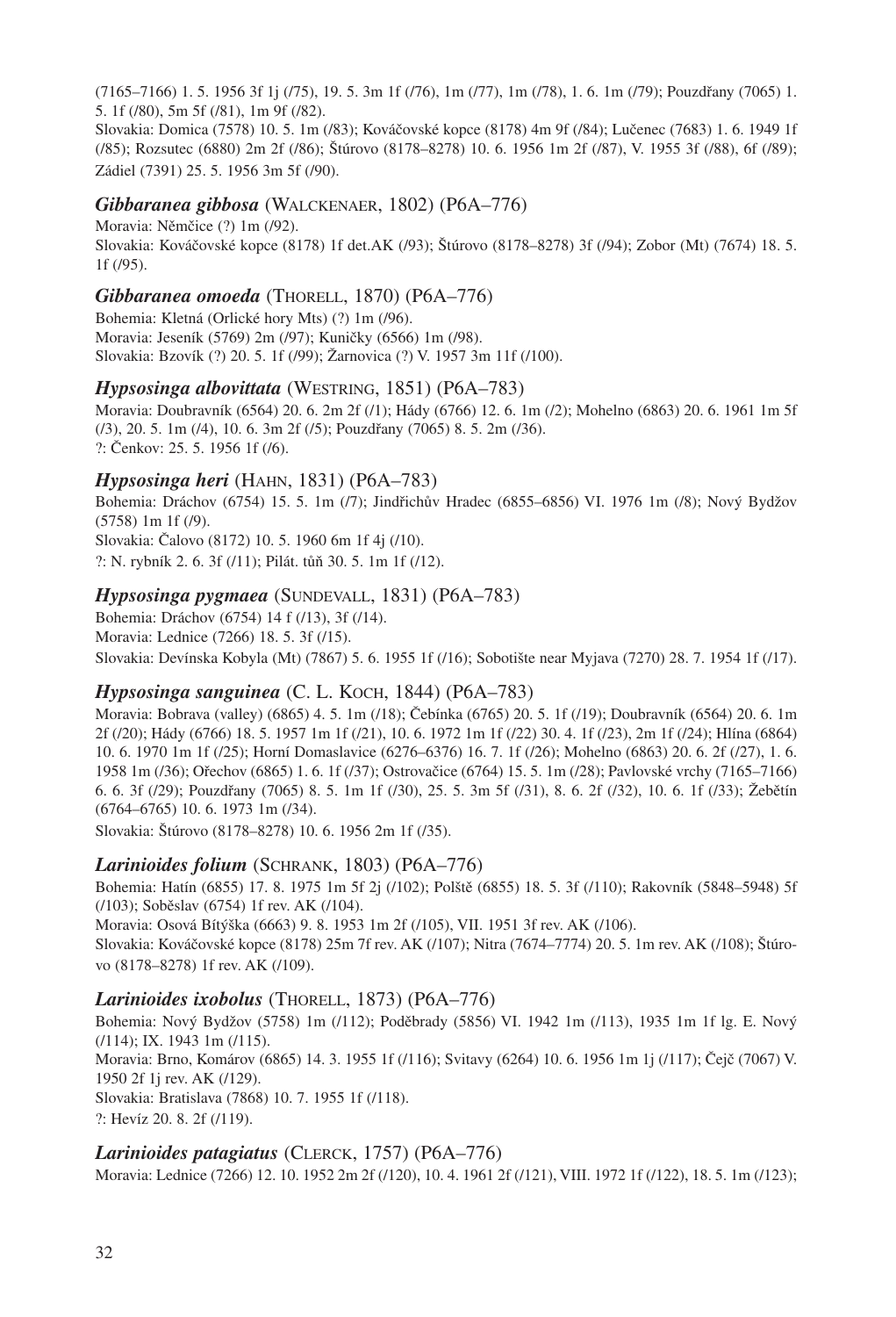Mohelno (6863) 1941 2m (/124); Osová Bítýška (6663) 20. 8. 1951 1f rev. AK (/125), 28. 8. 1952 2f (/126), IX. 1951 2m 1f (/127); Pouzdřany (7065) 12. 4. 1953 1f (/128).

#### *Larinioides sclopetarius* (CLERCK, 1757) (P6A–776)

Moravia: Mohelno (6863) 1. 6. 1958 1f (/148). Slovakia: Bratislava (7868) 1m 1f (/130); Žilina (6778) 20. 4. 1937 2m 2f (/131).

#### *Mangora acalypha* (WALCKENAER, 1802) (P6A–781)

Bohemia: Orlík (6451) 28. 7. 1f (/1). Moravia: Doubravník (6564) 20. 6. 1m (/2); Hády (6766) 18. 6. 4f (/3); Jeseník (5769) 1m (/4); Mohelno (6863) 1941 1f (/5); Pavlovské vrchy (7165–7166) 16. 7. 1955 1f (/6), 15. 6. 1956 5m 1f (/7), 6. 6. 1f (/8); Skřítek (pb) (6068) 5. 6. 1946 1m 1f (/9).

Slovakia: Devínska Kobyla (Mt) (7867) 10. 6. 2f (/10); Štúrovo (8178–8278) 10. 6. 1956 2m 5f 1j (/11), 1m 2f  $(112)$ .

?: Čenkov 25. 5. 1956 3m (/13).

#### *Nuctenea silvicultrix* (C. L. KOCH, 1844) (P6A–776)

Bohemia: Blata (?) 1f (/132), 1f (/133); Libořezy (6955) 15. 8. 1f (/134).

#### *Nuctenea umbratica* (CLERCK, 1757) (P6A–776)

Bohemia: Dráchov (6754) 1931 2m 1f (/144); Libořezy (6955) 15. 8. 1f (/135). Moravia: Beskydy 9.–18. 8. 1952 1m (/136); Brno (6765–6865) 1m (/137); Jevíčko (6366) 1m 1f (/138); Osová Bítýška (6663) 8. 2. 1952 3f (/139).

#### *Singa hamata* (CLERCK, 1757) (P6A–783)

Bohemia: Dráchov (6754) 1931 1f 1j (/37); Jindřichův Hradec (6855–6856) VI. 1976 1f (/38); Nový Bydžov (5758) 2f (/39). Moravia: Mušov (7065) VI. 1962 21m 9f det. AK (/40); Pouzdřany (7065) 1f det. AK (/41). Slovakia: Kováčovské kopce (8178) 15m 9f 2j (/42).

# *Singa nitidula* С. L. Косн, 1844 (P6А–783)

Moravia: Brno, Jundrov (6865) 1m (/43); Lednice (7266) 12. 10. 1952 2m 1f 1j (/44), 18. 6. 3m 1f (/45), 1. 6. 1f (/46), 10. 7. 8f (/49); Mohelno (6863) 4m 1f (/47). Slovakia: Kováčovské kopce (8178) 6f (/48).

#### *Zilla diodia* (WALCKENAER, 1802) (P6A–784)

Moravia: Lednice (7266) 24. 5. 1974 1m 1f (/1), 24. 5. 1m (/2); Moravský Krumlov (6963–6964) 1f (/3); Pouzdřany (7065) 18. 5. 1952 2f (/4), 1m (/5). Slovakia: Ardovo (7488) 7. 5. 1960 1j (/6); Banská Štiavnica (7579) VI. 1956 2f (/7); Bratislava, Lamač (7868) IV. 1958 2j (/8); Štúrovo (8178–8278) 20. 5. 1955 1m (/9). ?: Bzovík 20. 5. 2m 1f (/10); Hlavenec VI. 1960 2m (/11), 25. 5. 1m (/12); Nejdek VI. 1963 1m (/14); Rudolec 28. 7. 1961 1m (/13).

#### *Zygiella atrica* (C. L. KOCH, 1845) (P6A–785)

Bohemia: Rakovník (5848–5948) 3f det. AK (/1). Moravia: Jevíčko (6366) 1f (/2); Nové Město na Moravě (6462) 24. 9. 1959 6m 12f (/3); Osová Bítýška (6663) 28. 8. 1952 1m (/4); Žďár n. S. (6461) 30. 10. 1f (/5).

#### *Zygiella montana* (C. L. KOCH, 1834) (P6A–785)

Bohemia: Krkonoše 1f (/6). Moravia: Jeseník (5769) 5f 6j (/7).

*Zygiella stroemi* (THORELL, 1870) (P6A–785)

Bohemia: Jindřichův Hradec (6855–6856) 31. 1. 1961 2f (/8), II. 1960 2f (/9). Moravia: Lednice (7266) 18. 5. 1m (/10).

*Zygiella thorelli* (AUSSERER, 1871) (P6A–785)

Slovakia: Dvorníky: 20. 9. 1964 1m (/11); Krupina (7680) 26. 8. 1961 1f (/12).